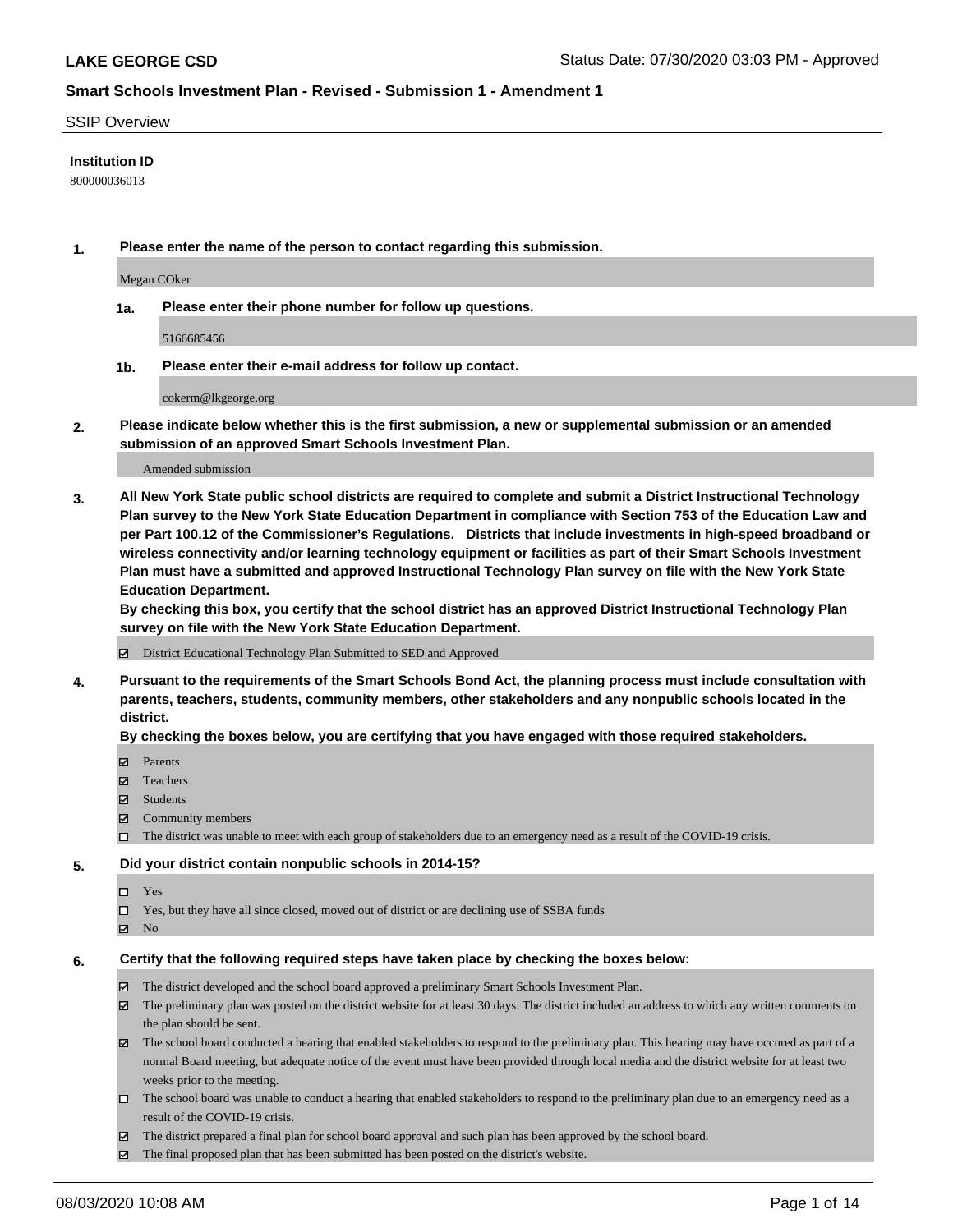SSIP Overview

**6a. Please upload the proposed Smart Schools Investment Plan (SSIP) that was posted on the district's website, along with any supporting materials. Note that this should be different than your recently submitted Educational Technology Survey. The Final SSIP, as approved by the School Board, should also be posted on the website and remain there during the course of the projects contained therein.**

Copy of SmartBonds for Web.pdf

**6b. Enter the webpage address where the final Smart Schools Investment Plan is posted. The Plan should remain posted for the life of the included projects.**

https://www.lkgeorge.org/domain/77

**7. Please enter an estimate of the total number of students and staff that will benefit from this Smart Schools Investment Plan based on the cumulative projects submitted to date.**

942

**8. An LEA/School District may partner with one or more other LEA/School Districts to form a consortium to pool Smart Schools Bond Act funds for a project that meets all other Smart School Bond Act requirements. Each school district participating in the consortium will need to file an approved Smart Schools Investment Plan for the project and submit a signed Memorandum of Understanding that sets forth the details of the consortium including the roles of each respective district.**

 $\Box$  The district plans to participate in a consortium to partner with other school district(s) to implement a Smart Schools project.

## **9. Please enter the name and 6-digit SED Code for each LEA/School District participating in the Consortium.**

| Partner LEA/District | <b>ISED BEDS Code</b> |
|----------------------|-----------------------|
| (No Response)        | (No Response)         |

## **10. Please upload a signed Memorandum of Understanding with all of the participating Consortium partners.**

(No Response)

**11. Your district's Smart Schools Bond Act Allocation is:**

\$229,532

#### **12. Final 2014-15 BEDS Enrollment to calculate Nonpublic Sharing Requirement**

|            | <b>Public Enrollment</b> | Nonpublic Enrollment | <b>Total Enrollment</b> | l Nonpublic Percentage |
|------------|--------------------------|----------------------|-------------------------|------------------------|
| Enrollment | 857                      |                      | 857.00                  | 0.00                   |

**13. This table compares each category budget total, as entered in that category's page, to the total expenditures listed in the category's expenditure table. Any discrepancies between the two must be resolved before submission.**

|                                                 | Sub-Allocations | <b>Expenditure Totals</b> | Difference |
|-------------------------------------------------|-----------------|---------------------------|------------|
| <b>School Connectivity</b>                      | 7,659.00        | 7,659.00                  | 0.00       |
| <b>Connectivity Projects for</b><br>Communities | 0.00            | 0.00                      | 0.00       |
| Classroom Technology                            | 0.00            | 0.00                      | 0.00       |
| Pre-Kindergarten Classrooms                     | 0.00            | 0.00                      | 0.00       |
| Replace Transportable<br>Classrooms             | 0.00            | 0.00                      | 0.00       |
| <b>High-Tech Security Features</b>              | 0.00            | 0.00                      | 0.00       |
| Nonpublic Loan                                  | 0.00            | 0.00                      | 0.00       |
| Totals:                                         |                 |                           |            |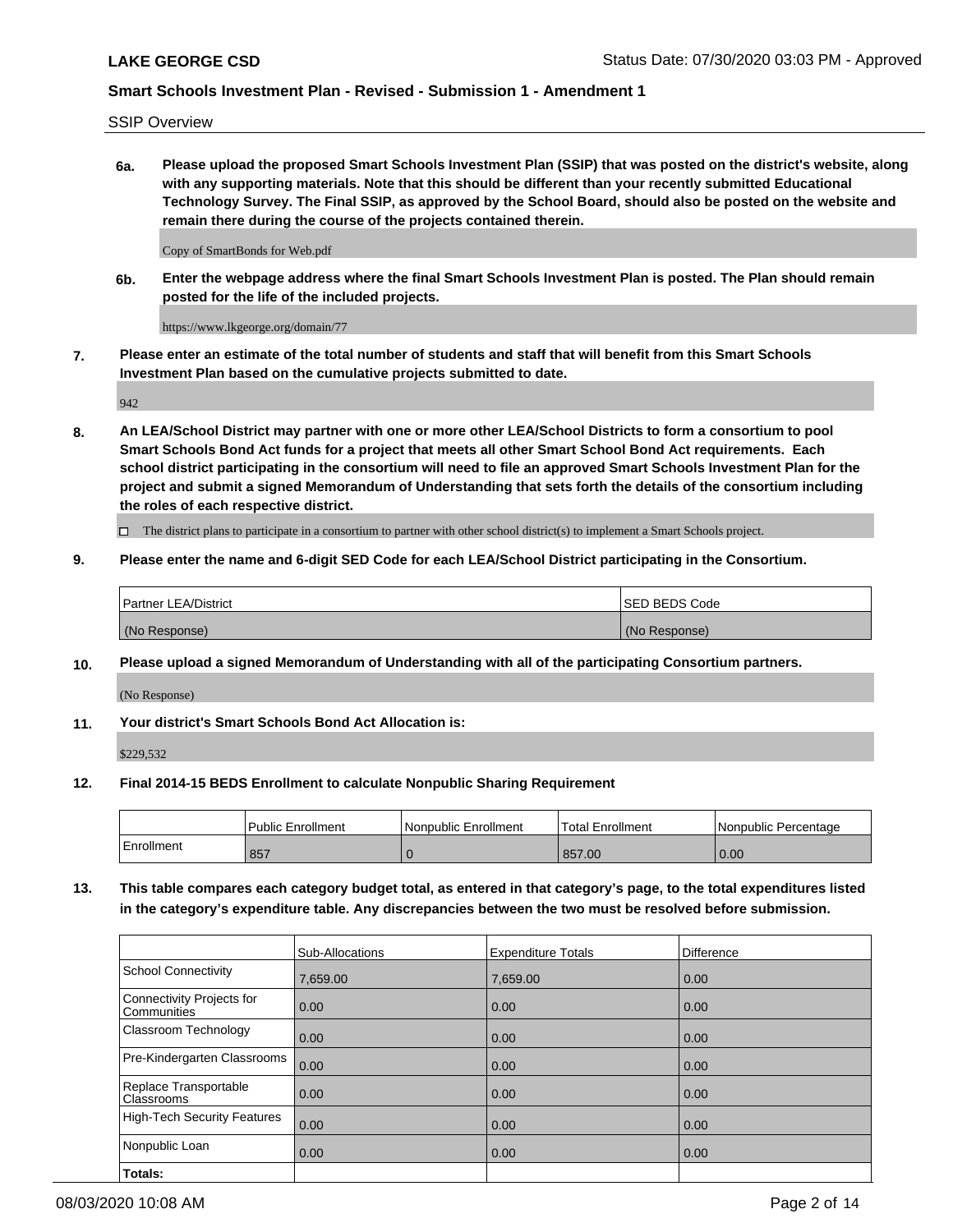SSIP Overview

| <b>Sub-Allocations</b> | Expenditure Totals | <b>Difference</b> |
|------------------------|--------------------|-------------------|
| 7,659                  | 7,659              | 0                 |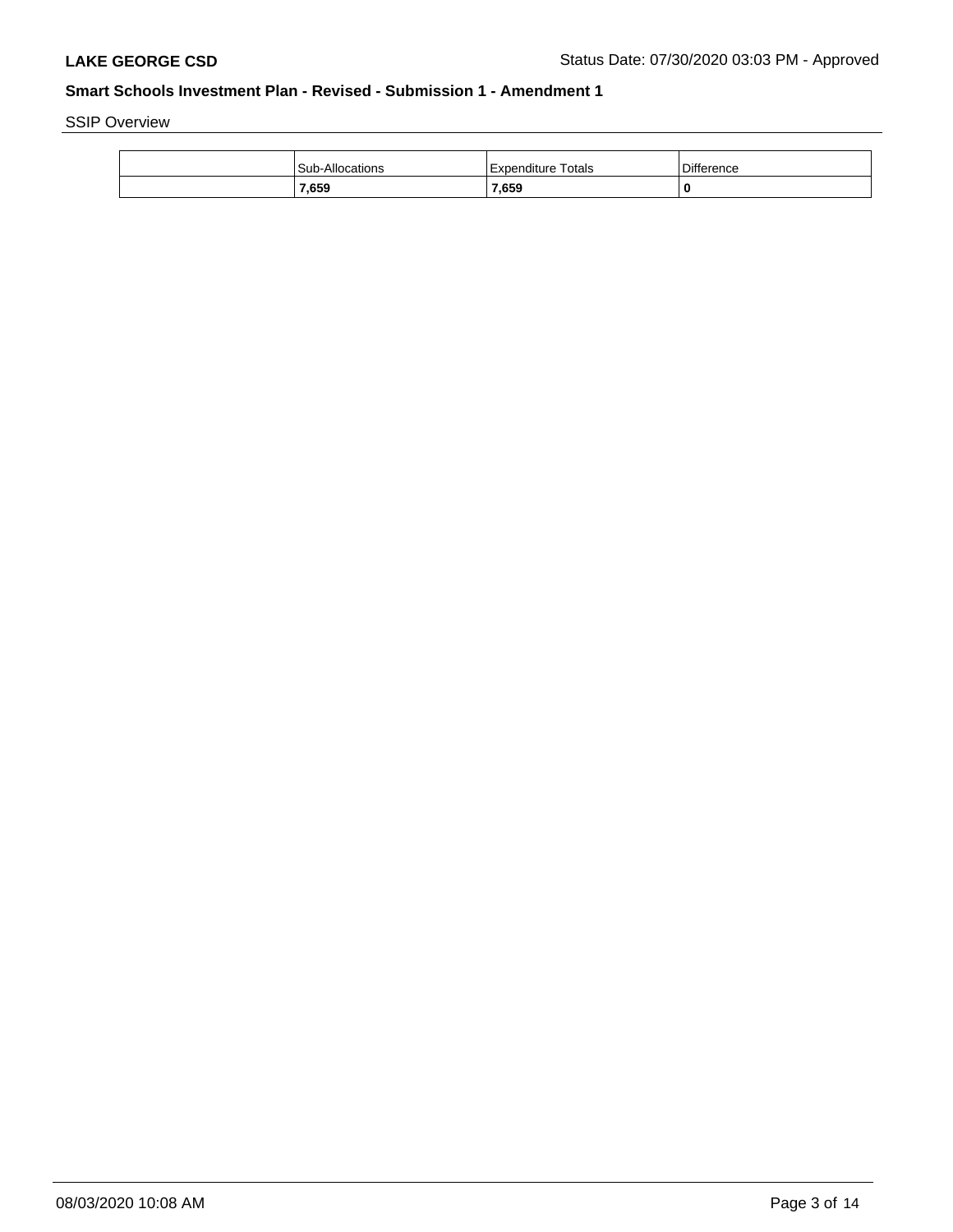School Connectivity

- **1. In order for students and faculty to receive the maximum benefit from the technology made available under the Smart Schools Bond Act, their school buildings must possess sufficient connectivity infrastructure to ensure that devices can be used during the school day. Smart Schools Investment Plans must demonstrate that:**
	- **• sufficient infrastructure that meets the Federal Communications Commission's 100 Mbps per 1,000 students standard currently exists in the buildings where new devices will be deployed, or**
	- **• is a planned use of a portion of Smart Schools Bond Act funds, or**
	- **• is under development through another funding source.**

**Smart Schools Bond Act funds used for technology infrastructure or classroom technology investments must increase the number of school buildings that meet or exceed the minimum speed standard of 100 Mbps per 1,000 students and staff within 12 months. This standard may be met on either a contracted 24/7 firm service or a "burstable" capability. If the standard is met under the burstable criteria, it must be:**

**1. Specifically codified in a service contract with a provider, and**

**2. Guaranteed to be available to all students and devices as needed, particularly during periods of high demand, such as computer-based testing (CBT) periods.**

**Please describe how your district already meets or is planning to meet this standard within 12 months of plan submission.**

(No Response)

**1a. If a district believes that it will be impossible to meet this standard within 12 months, it may apply for a waiver of this requirement, as described on the Smart Schools website. The waiver must be filed and approved by SED prior to submitting this survey.**

 $\Box$  By checking this box, you are certifying that the school district has an approved waiver of this requirement on file with the New York State Education Department.

**2. Connectivity Speed Calculator (Required). If the district currently meets the required speed, enter "Currently Met" in the last box: Expected Date When Required Speed Will be Met.**

|                  | l Number of     | Reauired Speed | Current Speed in | <b>Expected Speed</b> | Expected Date                        |
|------------------|-----------------|----------------|------------------|-----------------------|--------------------------------------|
|                  | <b>Students</b> | l in Mbps      | l Mbps           | to be Attained        | When Required                        |
|                  |                 |                |                  |                       | Within 12 Months   Speed Will be Met |
| Calculated Speed | (No Response)   | 0.00           | (No Response)    | (No Response)         | (No Response)                        |

**3. Describe how you intend to use Smart Schools Bond Act funds for high-speed broadband and/or wireless connectivity projects in school buildings.**

This amendment is being filed due to updated equipment and outdated costs from the original submission.

**4. Describe the linkage between the district's District Instructional Technology Plan and how the proposed projects will improve teaching and learning. (There should be a link between your response to this question and your responses to Question 1 in Section IV - NYSED Initiatives Alignment: "Explain how the district use of instructional technology will serve as a part of a comprehensive and sustained effort to support rigorous academic standards attainment and performance improvement for students."** 

**Your answer should also align with your answers to the questions in Section II - Strategic Technology Planning and the associated Action Steps in Section III - Action Plan.)**

(No Response)

**5. If the district wishes to have students and staff access the Internet from wireless devices within the school building, or in close proximity to it, it must first ensure that it has a robust Wi-Fi network in place that has sufficient bandwidth to meet user demand.**

**Please describe how you have quantified this demand and how you plan to meet this demand.**

(No Response)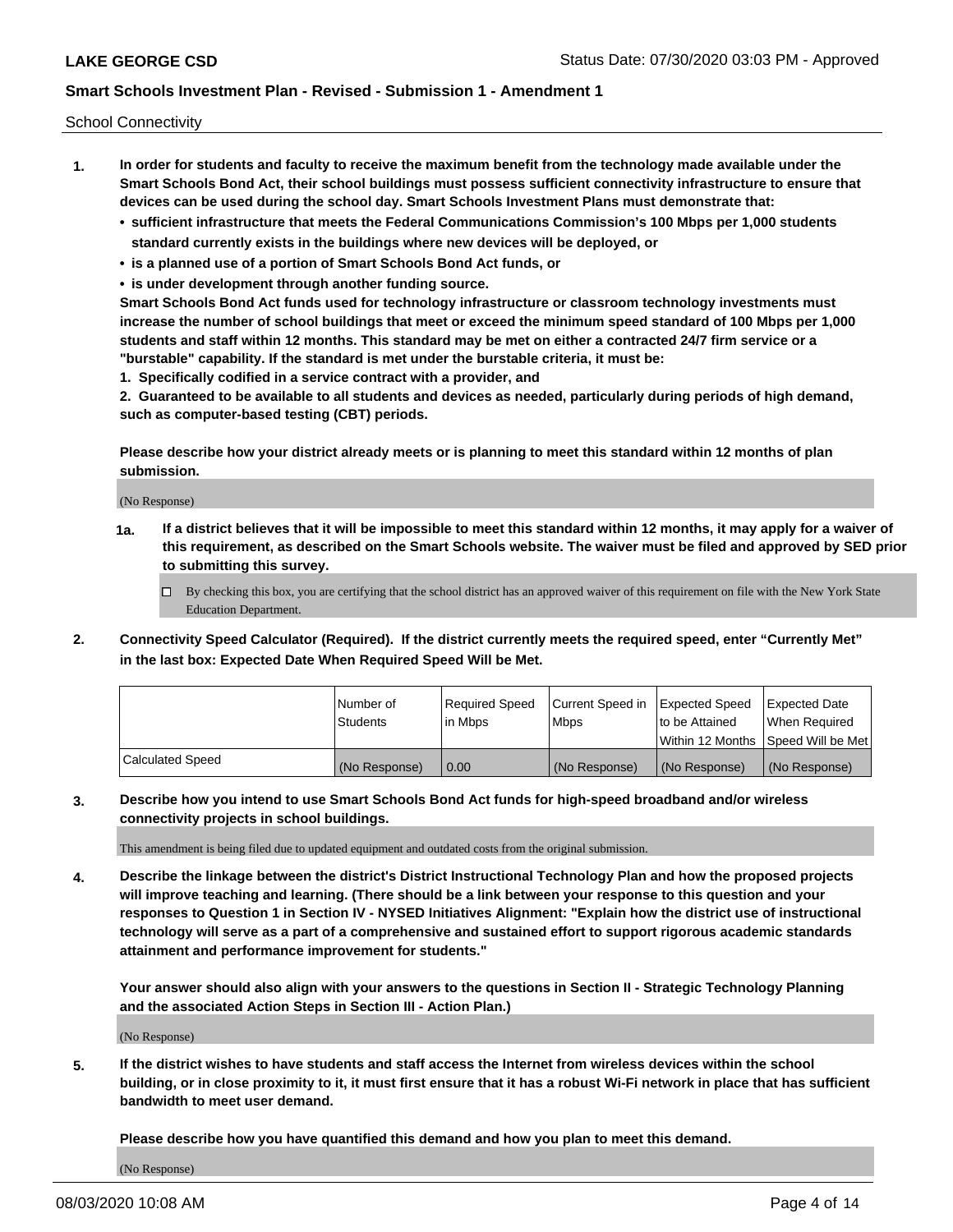School Connectivity

**6. Smart Schools plans with any expenditures in the School Connectivity category require a project number from the Office of Facilities Planning. Districts must submit an SSBA LOI and receive project numbers prior to submitting the SSIP. As indicated on the LOI, some projects may be eligible for a streamlined review and will not require a building permit.**

**Please indicate on a separate row each project number given to you by the Office of Facilities Planning.**

| Project Number  |  |
|-----------------|--|
| 630701047999BA1 |  |

**7. Certain high-tech security and connectivity infrastructure projects may be eligible for an expedited review process as determined by the Office of Facilities Planning.**

**Was your project deemed eligible for streamlined review?**

Yes

**7a. Districts that choose the Streamlined Review Process will be required to certify that they have reviewed all installations with their licensed architect or engineer of record and provide that person's name and license number. The licensed professional must review the products and proposed method of installation prior to implementation and review the work during and after completion in order to affirm that the work was codecompliant, if requested.**

■ I certify that I have reviewed all installations with a licensed architect or engineer of record.

**8. Include the name and license number of the architect or engineer of record.**

| Name          | License Number |
|---------------|----------------|
| Garret Hamlin | 30484          |

**9. Public Expenditures – Loanable (Counts toward the nonpublic loan calculation)**

| Select the allowable expenditure type.      | <b>PUBLIC</b> Items to be | Quantity             | Cost Per Item    | <b>Total Cost</b> |
|---------------------------------------------|---------------------------|----------------------|------------------|-------------------|
| Repeat to add another item under each type. | Purchased                 |                      |                  |                   |
| (No Response)                               | (No Response)             | l (No<br>l Response) | (No<br>Response) | $\overline{0.00}$ |
|                                             |                           |                      | 0.00             |                   |

**10. Public Expenditures – Non-Loanable (Does not count toward nonpublic loan calculation)**

| Select the allowable expenditure<br>type. | <b>PUBLIC</b> Items to be purchased | Quantity | Cost per Item | <b>Total Cost</b> |
|-------------------------------------------|-------------------------------------|----------|---------------|-------------------|
| Repeat to add another item under          |                                     |          |               |                   |
| each type.                                |                                     |          |               |                   |
| Network/Access Costs                      | Catalyst 9500 40-port 10 gig switch | $-2$     | 12.597.00     | $-25.194.00$      |
| Network/Access Costs                      | 950W AC Power Supply                | -2       | 1.071.00      | $-2.142.00$       |
| <b>Connections/Components</b>             | 10G Base - LR SFP Module            | $-4$     | 969.00        | $-3.876.00$       |
| <b>Connections/Components</b>             | 10G Base - LRM SFP Module           | 31       | 48.00         | 1.488.00          |
| <b>Connections/Components</b>             | 10G Base - LRM SFP Module           | 13       | 556.00        | 7.228.00          |
| Connections/Components                    | 10G Base - CU SFP+Cable             | 11       | 1.00          | 11.00             |
| <b>Connections/Components</b>             | 10G Base - CU SFP+Cable             | 6        | 52.00         | 312.00            |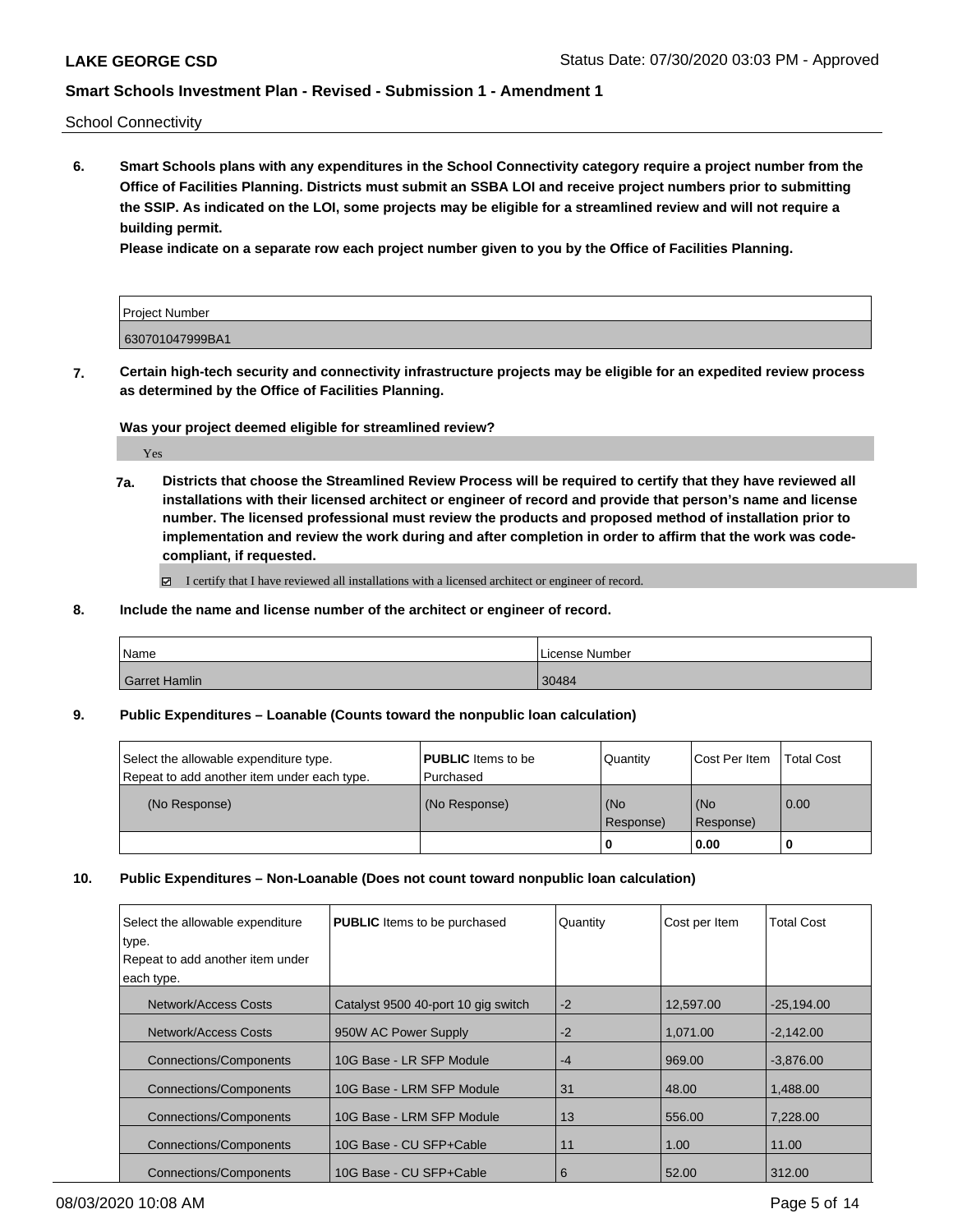School Connectivity

| Select the allowable expenditure<br>type.<br>Repeat to add another item under<br>each type. | PUBLIC Items to be purchased                                     | Quantity       | Cost per Item | <b>Total Cost</b> |
|---------------------------------------------------------------------------------------------|------------------------------------------------------------------|----------------|---------------|-------------------|
| <b>Network/Access Costs</b>                                                                 | 1000 Base-T SFP Transceiver                                      | 2              | 21.00         | 42.00             |
| <b>Connections/Components</b>                                                               | Catalyst 2960-X 48Gig PoE                                        | $-22$          | 4,077.00      | -89,694.00        |
| <b>Connections/Components</b>                                                               | Catalyser 2960-X Flex Stack Plus<br>Module                       | -9             | 609.00        | $-5,481.00$       |
| <b>Connections/Components</b>                                                               | <b>Cisco Flex Stack Cable</b>                                    | $-1$           | 51.00         | $-51.00$          |
| <b>Network/Access Costs</b>                                                                 | Cisco Catalyst 3850 12 port 10Gig<br>Switch                      | $-1$           | 6,885.00      | -6,885.00         |
| <b>Network/Access Costs</b>                                                                 | 350 AC Config Power Supply 1                                     | -1             | 332.00        | $-332.00$         |
| <b>Network/Access Costs</b>                                                                 | Smart UPS X 2200VA, Network<br>Management Card, External Battery | 8              | -664.00       | $-5,312.00$       |
| <b>Network/Access Costs</b>                                                                 | Smart UPS X 2200VA, Network<br>Management Card, External Battery | $\overline{2}$ | 1,758.00      | 3,516.00          |
| <b>Network/Access Costs</b>                                                                 | APC Smart-UPS X 3000VA, APC<br>Smart UPS X 120V External Battery | $-2$           | 3,195.00      | $-6,390.00$       |
| <b>Network/Access Costs</b>                                                                 | APC Smart-UPS X 3000VA, APC<br>Smart UPS X 120V External Battery | 1              | 1,924.00      | 1,924.00          |
| <b>Network/Access Costs</b>                                                                 | APC Smart UPS SRT 10kVA RM                                       | 1              | 451.00        | 451.00            |
| <b>Network/Access Costs</b>                                                                 | APC Smart UPS SRT 192V                                           | -5             | 1,150.00      | $-5,750.00$       |
| <b>Network/Access Costs</b>                                                                 | Catalyst 9500 48 Port 1/10/25G                                   | 2              | 11,045.00     | 22,090.00         |
| <b>Network/Access Costs</b>                                                                 | 650W AC Power Supply                                             | 3              | 987.00        | 2,961.00          |
| <b>Connections/Components</b>                                                               | 1000GBase Active Opitical Cable                                  | 4              | 1,187.00      | 4,748.00          |
| <b>Connections/Components</b>                                                               | 40G Base Copper                                                  | 2              | 129.00        | 258.00            |
| <b>Connections/Components</b>                                                               | 1M Type 4 stacking cable                                         | 3              | 94.00         | 282.00            |
| <b>Network/Access Costs</b>                                                                 | Catalyst 9200L 48 port                                           | 25             | 3,420.00      | 85,500.00         |
| <b>Connections/Components</b>                                                               | Cisco Catalyst 9200L Stack Module                                | 13             | 617.00        | 8,021.00          |
| Network/Access Costs                                                                        | Catalyst 9500 24X1/10/25                                         | 1              | 10,152.00     | 10,152.00         |
| Network/Access Costs                                                                        | <b>Wireless LAN Controller</b>                                   | 1              | 9,453.00      | 9,453.00          |
| Network/Access Costs                                                                        | 770w AC Power Supply for 5520                                    | 1              | 329.00        | 329.00            |
|                                                                                             |                                                                  | 81             | 72,496.00     | 7,659             |

## **11. Final 2014-15 BEDS Enrollment to calculate Nonpublic Sharing Requirement (no changes allowed.)**

|            | Public Enrollment | Nonpublic Enrollment | Total Enrollment | l Nonpublic Percentage |
|------------|-------------------|----------------------|------------------|------------------------|
| Enrollment | 857               |                      | 857.00           | 0.00                   |

# **12. Total Public Budget - Loanable (Counts toward the nonpublic loan calculation)**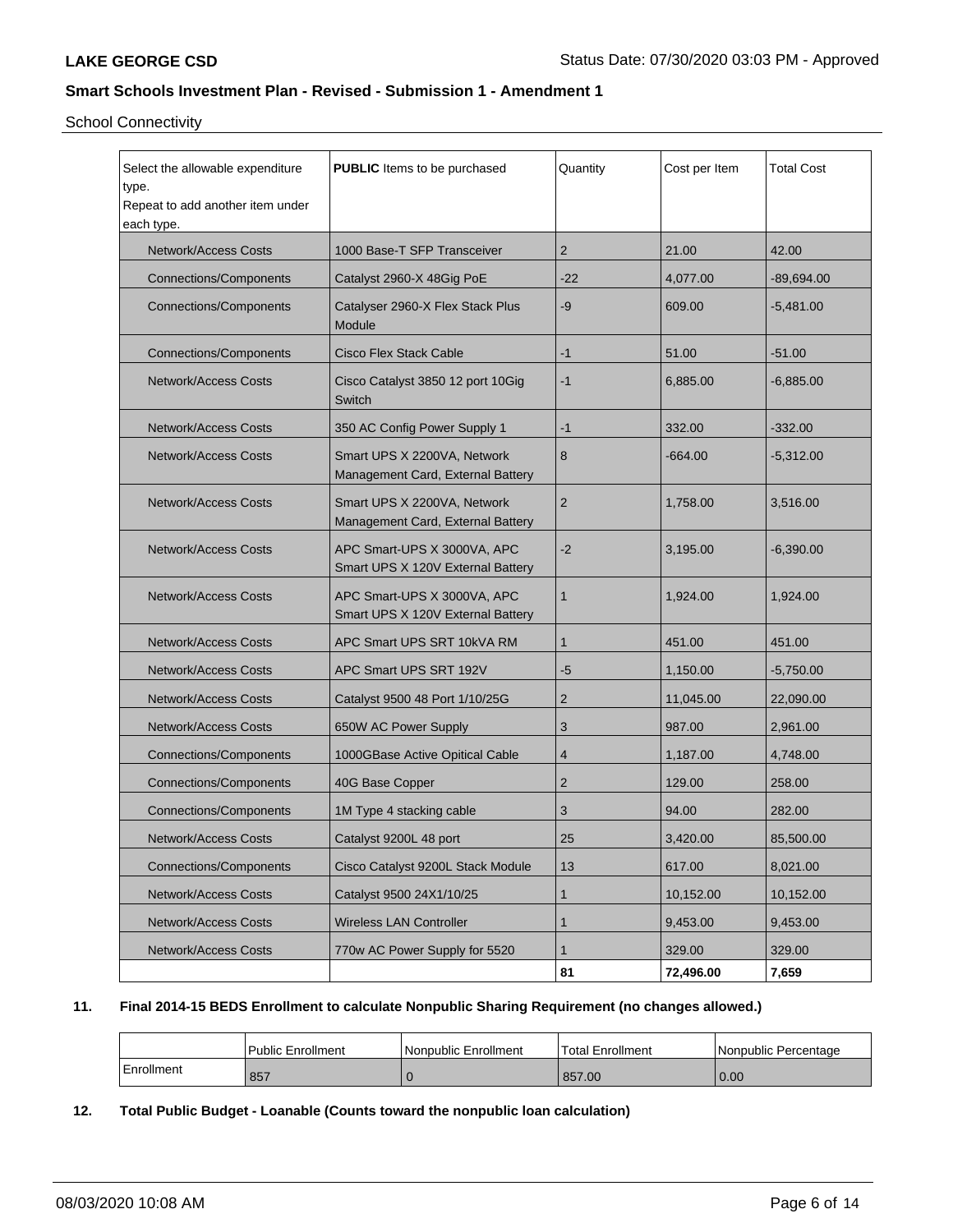School Connectivity

|                                                  | <b>Public Allocations</b> | <b>Estimated Nonpublic Loan</b> | <b>Estimated Total Sub-Allocations</b> |
|--------------------------------------------------|---------------------------|---------------------------------|----------------------------------------|
|                                                  |                           | Amount                          |                                        |
| Network/Access Costs                             | (No Response)             | 0.00                            | 0.00                                   |
| School Internal Connections and   <br>Components | (No Response)             | 0.00                            | 0.00                                   |
| Other                                            | (No Response)             | 0.00                            | 0.00                                   |
| Totals:                                          | 0.00                      | 0                               | u                                      |

# **13. Total Public Budget – Non-Loanable (Does not count toward the nonpublic loan calculation)**

|                                            | Sub-<br>Allocation |
|--------------------------------------------|--------------------|
| Network/Access Costs                       | 84,413.00          |
| Outside Plant Costs                        | (No Response)      |
| School Internal Connections and Components | $-76,754.00$       |
| Professional Services                      | (No Response)      |
| Testing                                    | (No Response)      |
| <b>Other Upfront Costs</b>                 | (No Response)      |
| <b>Other Costs</b>                         | (No Response)      |
| Totals:                                    | 7,659.00           |

## **14. School Connectivity Totals**

|                          | Total Sub-Allocations |
|--------------------------|-----------------------|
| Total Loanable Items     | 0.00                  |
| Total Non-Ioanable Items | 7,659.00              |
| <b>Totals:</b>           | 7,659                 |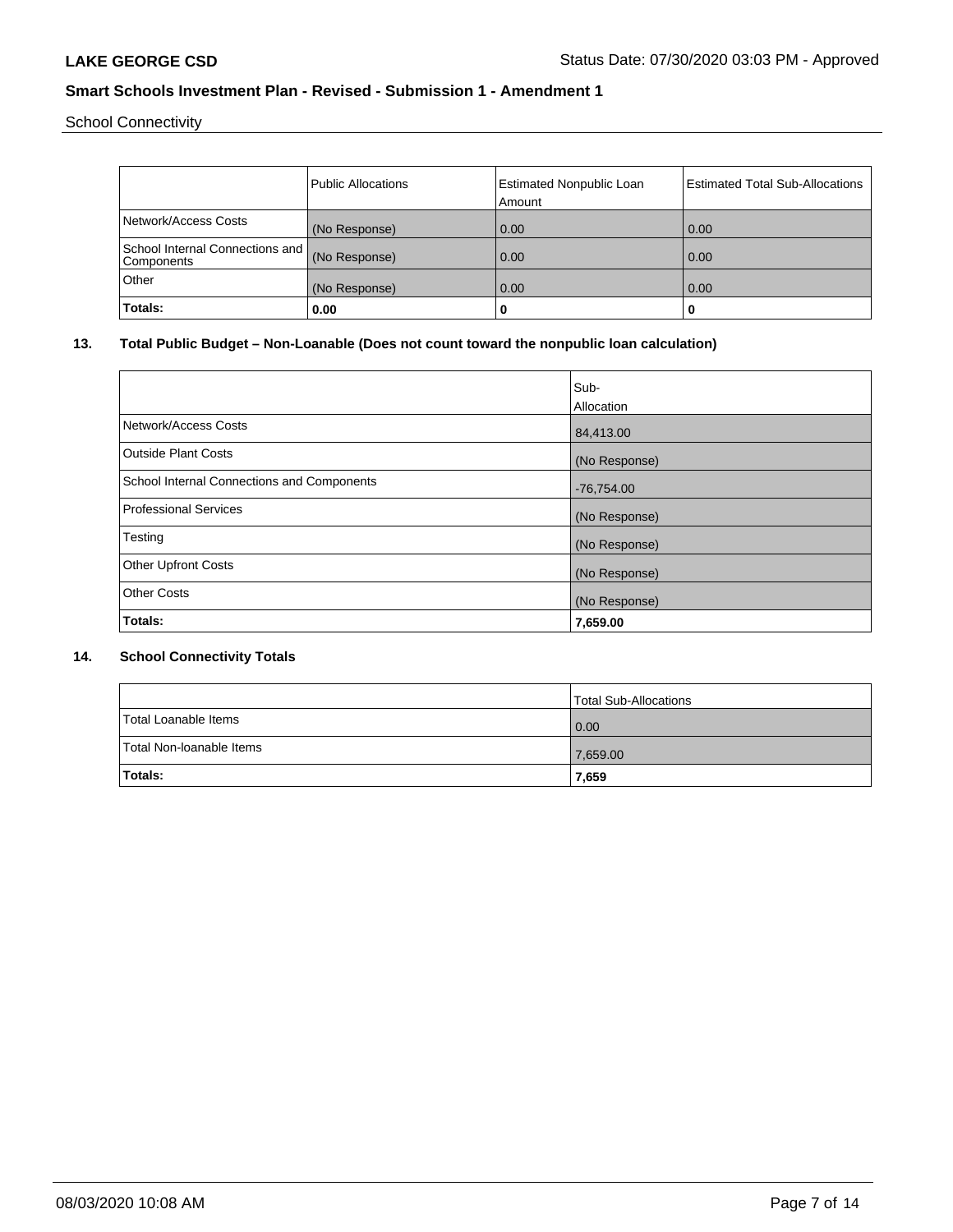Community Connectivity (Broadband and Wireless)

**1. Describe how you intend to use Smart Schools Bond Act funds for high-speed broadband and/or wireless connectivity projects in the community.**

(No Response)

**2. Please describe how the proposed project(s) will promote student achievement and increase student and/or staff access to the Internet in a manner that enhances student learning and/or instruction outside of the school day and/or school building.**

(No Response)

**3. Community connectivity projects must comply with all the necessary local building codes and regulations (building and related permits are not required prior to plan submission).**

 $\Box$  I certify that we will comply with all the necessary local building codes and regulations.

**4. Please describe the physical location of the proposed investment.**

(No Response)

**5. Please provide the initial list of partners participating in the Community Connectivity Broadband Project, along with their Federal Tax Identification (Employer Identification) number.**

| <b>Project Partners</b> | l Federal ID # |
|-------------------------|----------------|
| (No Response)           | (No Response)  |

**6. Please detail the type, quantity, per unit cost and total cost of the eligible items under each sub-category.**

| Select the allowable expenditure | Item to be purchased | Quantity      | Cost per Item | <b>Total Cost</b> |
|----------------------------------|----------------------|---------------|---------------|-------------------|
| type.                            |                      |               |               |                   |
| Repeat to add another item under |                      |               |               |                   |
| each type.                       |                      |               |               |                   |
| (No Response)                    | (No Response)        | (No Response) | (No Response) | 0.00              |
|                                  |                      | o             | 0.00          |                   |

**7. If you are submitting an allocation for Community Connectivity, complete this table.**

**Note that the calculated Total at the bottom of the table must equal the Total allocation for this category that you entered in the SSIP Overview overall budget.**

|                                    | Sub-Allocation |
|------------------------------------|----------------|
| Network/Access Costs               | (No Response)  |
| Outside Plant Costs                | (No Response)  |
| <b>Tower Costs</b>                 | (No Response)  |
| <b>Customer Premises Equipment</b> | (No Response)  |
| <b>Professional Services</b>       | (No Response)  |
| Testing                            | (No Response)  |
| <b>Other Upfront Costs</b>         | (No Response)  |
| <b>Other Costs</b>                 | (No Response)  |
| Totals:                            | 0.00           |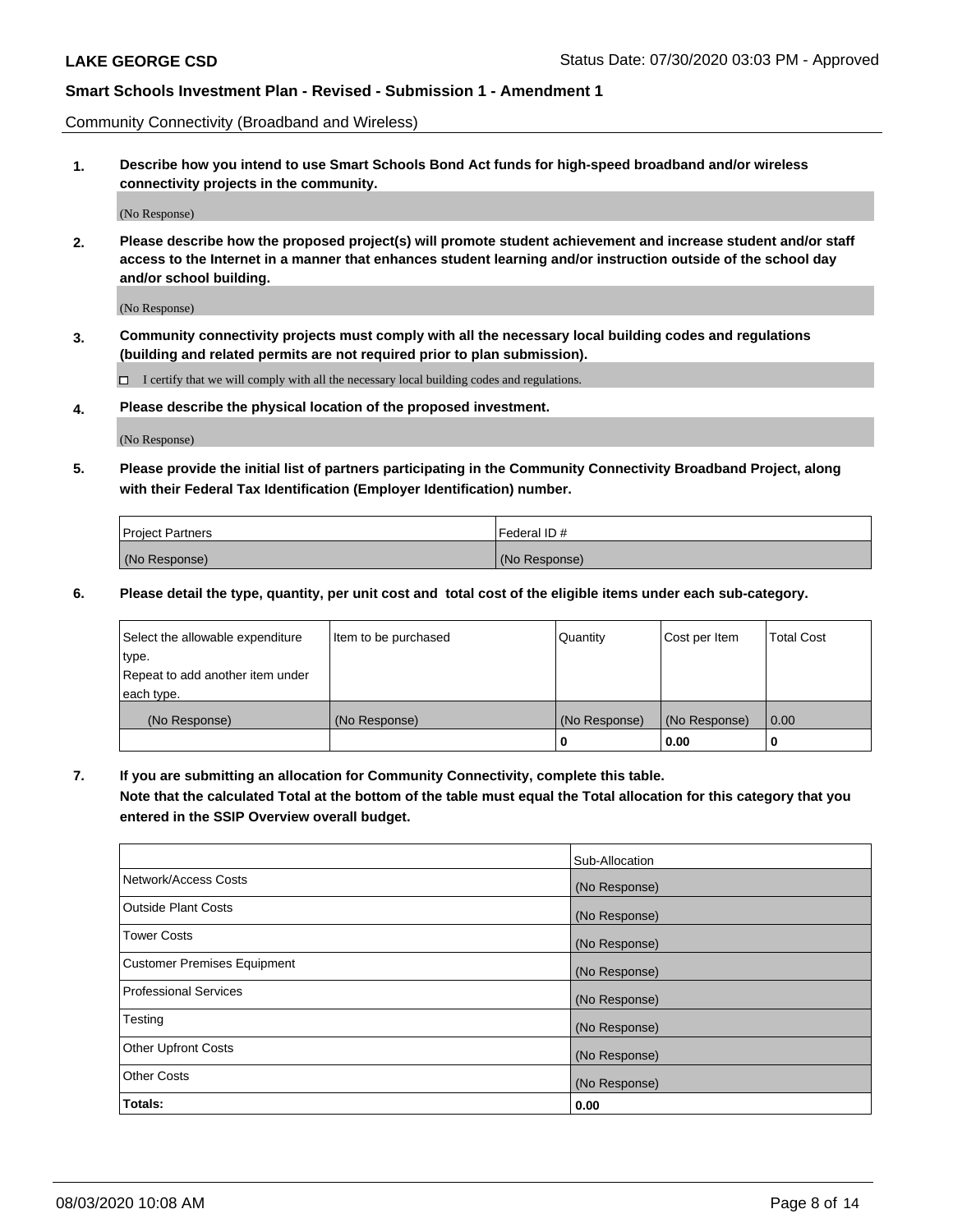### Classroom Learning Technology

**1. In order for students and faculty to receive the maximum benefit from the technology made available under the Smart Schools Bond Act, their school buildings must possess sufficient connectivity infrastructure to ensure that devices can be used during the school day. Smart Schools Investment Plans must demonstrate that sufficient infrastructure that meets the Federal Communications Commission's 100 Mbps per 1,000 students standard currently exists in the buildings where new devices will be deployed, or is a planned use of a portion of Smart Schools Bond Act funds, or is under development through another funding source. Smart Schools Bond Act funds used for technology infrastructure or classroom technology investments must increase the number of school buildings that meet or exceed the minimum speed standard of 100 Mbps per 1,000 students and staff within 12 months. This standard may be met on either a contracted 24/7 firm service or a "burstable" capability. If the standard is met under the burstable criteria, it must be:**

**1. Specifically codified in a service contract with a provider, and**

**2. Guaranteed to be available to all students and devices as needed, particularly during periods of high demand, such as computer-based testing (CBT) periods.**

**Please describe how your district already meets or is planning to meet this standard within 12 months of plan submission.**

(No Response)

- **1a. If a district believes that it will be impossible to meet this standard within 12 months, it may apply for a waiver of this requirement, as described on the Smart Schools website. The waiver must be filed and approved by SED prior to submitting this survey.**
	- By checking this box, you are certifying that the school district has an approved waiver of this requirement on file with the New York State Education Department.
- **2. Connectivity Speed Calculator (Required). If the district currently meets the required speed, enter "Currently Met" in the last box: Expected Date When Required Speed Will be Met.**

|                  | l Number of     | Required Speed | Current Speed in | <b>Expected Speed</b> | <b>Expected Date</b>                |
|------------------|-----------------|----------------|------------------|-----------------------|-------------------------------------|
|                  | <b>Students</b> | l in Mbps      | l Mbps           | to be Attained        | When Required                       |
|                  |                 |                |                  |                       | Within 12 Months  Speed Will be Met |
| Calculated Speed | (No Response)   | 0.00           | (No Response)    | l (No Response)       | (No Response)                       |

**3. If the district wishes to have students and staff access the Internet from wireless devices within the school building, or in close proximity to it, it must first ensure that it has a robust Wi-Fi network in place that has sufficient bandwidth to meet user demand.**

**Please describe how you have quantified this demand and how you plan to meet this demand.**

(No Response)

**4. All New York State public school districts are required to complete and submit an Instructional Technology Plan survey to the New York State Education Department in compliance with Section 753 of the Education Law and per Part 100.12 of the Commissioner's Regulations.**

**Districts that include educational technology purchases as part of their Smart Schools Investment Plan must have a submitted and approved Instructional Technology Plan survey on file with the New York State Education Department.**

- By checking this box, you are certifying that the school district has an approved Instructional Technology Plan survey on file with the New York State Education Department.
- **5. Describe the devices you intend to purchase and their compatibility with existing or planned platforms or systems. Specifically address the adequacy of each facility's electrical, HVAC and other infrastructure necessary to install and support the operation of the planned technology.**

(No Response)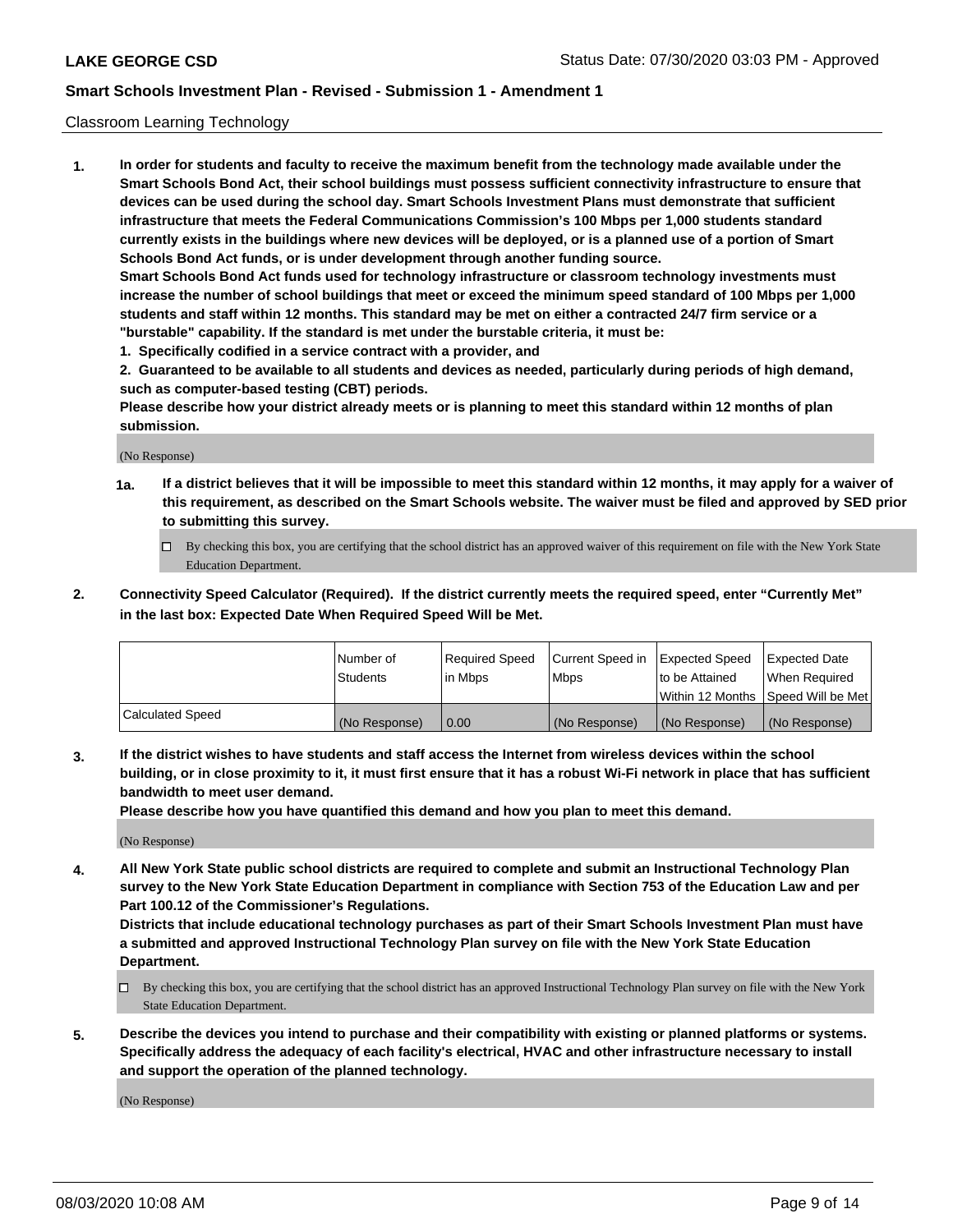### Classroom Learning Technology

- **6. Describe how the proposed technology purchases will:**
	- **> enhance differentiated instruction;**
	- **> expand student learning inside and outside the classroom;**
	- **> benefit students with disabilities and English language learners; and**
	- **> contribute to the reduction of other learning gaps that have been identified within the district.**

**The expectation is that districts will place a priority on addressing the needs of students who struggle to succeed in a rigorous curriculum. Responses in this section should specifically address this concern and align with the district's Instructional Technology Plan (in particular Question 2 of E. Curriculum and Instruction: "Does the district's instructional technology plan address the needs of students with disabilities to ensure equitable access to instruction, materials and assessments?" and Question 3 of the same section: "Does the district's instructional technology plan address the provision of assistive technology specifically for students with disabilities to ensure access to and participation in the general curriculum?")**

**In addition, describe how the district ensures equitable access to instruction, materials and assessments and participation in the general curriculum for both SWD and English Language Learners/Multilingual Learners (ELL/MLL) students.**

(No Response)

**7. Where appropriate, describe how the proposed technology purchases will enhance ongoing communication with parents and other stakeholders and help the district facilitate technology-based regional partnerships, including distance learning and other efforts.**

(No Response)

**8. Describe the district's plan to provide professional development to ensure that administrators, teachers and staff can employ the technology purchased to enhance instruction successfully.**

**Note: This response should be aligned and expanded upon in accordance with your district's response to Question 1 of F. Professional Development of your Instructional Technology Plan: "Please provide a summary of professional development offered to teachers and staff, for the time period covered by this plan, to support technology to enhance teaching and learning. Please include topics, audience and method of delivery within your summary."**

(No Response)

- **9. Districts must contact one of the SUNY/CUNY teacher preparation programs listed on the document on the left side of the page that supplies the largest number of the district's new teachers to request advice on innovative uses and best practices at the intersection of pedagogy and educational technology.**
	- By checking this box, you certify that you have contacted the SUNY/CUNY teacher preparation program that supplies the largest number of your new teachers to request advice on these issues.
	- **9a. Please enter the name of the SUNY or CUNY Institution that you contacted.**

(No Response)

**9b. Enter the primary Institution phone number.**

(No Response)

**9c. Enter the name of the contact person with whom you consulted and/or will be collaborating with on innovative uses of technology and best practices.**

(No Response)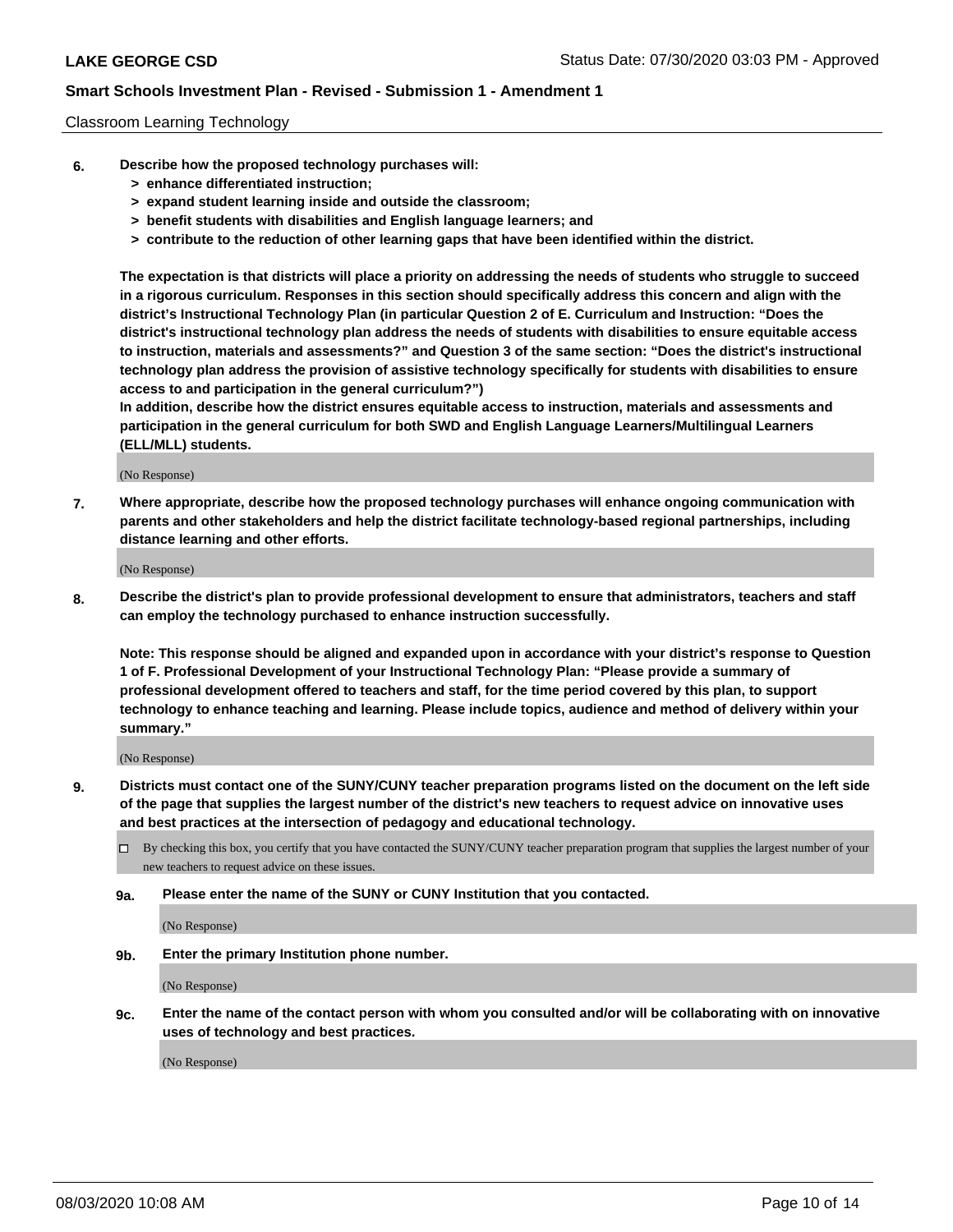## Classroom Learning Technology

**10. To ensure the sustainability of technology purchases made with Smart Schools funds, districts must demonstrate a long-term plan to maintain and replace technology purchases supported by Smart Schools Bond Act funds. This sustainability plan shall demonstrate a district's capacity to support recurring costs of use that are ineligible for Smart Schools Bond Act funding such as device maintenance, technical support, Internet and wireless fees, maintenance of hotspots, staff professional development, building maintenance and the replacement of incidental items. Further, such a sustainability plan shall include a long-term plan for the replacement of purchased devices and equipment at the end of their useful life with other funding sources.**

 $\Box$  By checking this box, you certify that the district has a sustainability plan as described above.

**11. Districts must ensure that devices purchased with Smart Schools Bond funds will be distributed, prepared for use, maintained and supported appropriately. Districts must maintain detailed device inventories in accordance with generally accepted accounting principles.**

By checking this box, you certify that the district has a distribution and inventory management plan and system in place.

### **12. Please detail the type, quantity, per unit cost and total cost of the eligible items under each sub-category.**

| Select the allowable expenditure<br>type.<br>Repeat to add another item under | Item to be Purchased | Quantity      | Cost per Item | <b>Total Cost</b> |
|-------------------------------------------------------------------------------|----------------------|---------------|---------------|-------------------|
| each type.<br>(No Response)                                                   | (No Response)        | (No Response) | (No Response) | 0.00              |
|                                                                               |                      | 0             | 0.00          |                   |

## **13. Final 2014-15 BEDS Enrollment to calculate Nonpublic Sharing Requirement (no changes allowed.)**

|              | <b>Public Enrollment</b> | Nonpublic Enrollment | Total Enrollment | Nonpublic<br>Percentage |
|--------------|--------------------------|----------------------|------------------|-------------------------|
| l Enrollment | 857                      |                      | 857.00           | 0.00                    |

## **14. If you are submitting an allocation for Classroom Learning Technology complete this table.**

|                         | Public School Sub-Allocation | <b>Estimated Nonpublic Loan</b><br>Amount<br>(Based on Percentage Above) | Estimated Total Public and<br>Nonpublic Sub-Allocation |
|-------------------------|------------------------------|--------------------------------------------------------------------------|--------------------------------------------------------|
| Interactive Whiteboards | (No Response)                | 0.00                                                                     | 0.00                                                   |
| Computer Servers        | (No Response)                | 0.00                                                                     | 0.00                                                   |
| Desktop Computers       | (No Response)                | 0.00                                                                     | 0.00                                                   |
| <b>Laptop Computers</b> | (No Response)                | 0.00                                                                     | 0.00                                                   |
| <b>Tablet Computers</b> | (No Response)                | 0.00                                                                     | 0.00                                                   |
| <b>Other Costs</b>      | (No Response)                | 0.00                                                                     | 0.00                                                   |
| Totals:                 | 0.00                         | 0                                                                        | 0                                                      |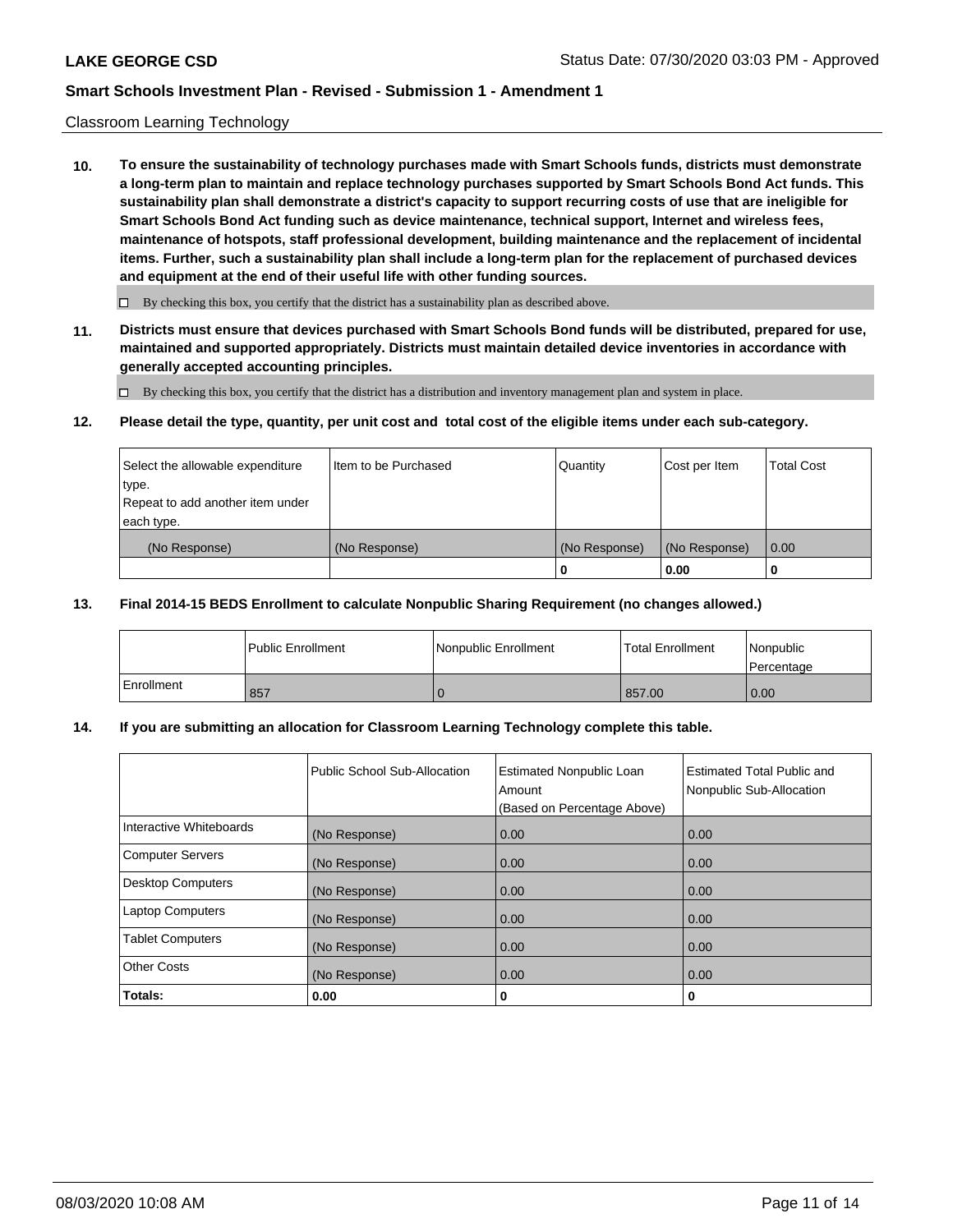### Pre-Kindergarten Classrooms

**1. Provide information regarding how and where the district is currently serving pre-kindergarten students and justify the need for additional space with enrollment projections over 3 years.**

(No Response)

- **2. Describe the district's plan to construct, enhance or modernize education facilities to accommodate prekindergarten programs. Such plans must include:**
	- **Specific descriptions of what the district intends to do to each space;**
	- **An affirmation that new pre-kindergarten classrooms will contain a minimum of 900 square feet per classroom;**
	- **The number of classrooms involved;**
	- **The approximate construction costs per classroom; and**
	- **Confirmation that the space is district-owned or has a long-term lease that exceeds the probable useful life of the improvements.**

(No Response)

**3. Smart Schools Bond Act funds may only be used for capital construction costs. Describe the type and amount of additional funds that will be required to support ineligible ongoing costs (e.g. instruction, supplies) associated with any additional pre-kindergarten classrooms that the district plans to add.**

(No Response)

**4. All plans and specifications for the erection, repair, enlargement or remodeling of school buildings in any public school district in the State must be reviewed and approved by the Commissioner. Districts that plan capital projects using their Smart Schools Bond Act funds will undergo a Preliminary Review Process by the Office of Facilities Planning.**

**Please indicate on a separate row each project number given to you by the Office of Facilities Planning.**

| Project Number |  |
|----------------|--|
| (No Response)  |  |
|                |  |

**5. Please detail the type, quantity, per unit cost and total cost of the eligible items under each sub-category.**

| Select the allowable expenditure | Item to be purchased | Quantity      | Cost per Item | <b>Total Cost</b> |
|----------------------------------|----------------------|---------------|---------------|-------------------|
| type.                            |                      |               |               |                   |
| Repeat to add another item under |                      |               |               |                   |
| each type.                       |                      |               |               |                   |
| (No Response)                    | (No Response)        | (No Response) | (No Response) | 0.00              |
|                                  |                      | U             | 0.00          |                   |

**6. If you have made an allocation for Pre-Kindergarten Classrooms, complete this table. Note that the calculated Total at the bottom of the table must equal the Total allocation for this category that you entered in the SSIP Overview overall budget.**

|                                          | Sub-Allocation |
|------------------------------------------|----------------|
| Construct Pre-K Classrooms               | (No Response)  |
| Enhance/Modernize Educational Facilities | (No Response)  |
| <b>Other Costs</b>                       | (No Response)  |
| Totals:                                  | 0.00           |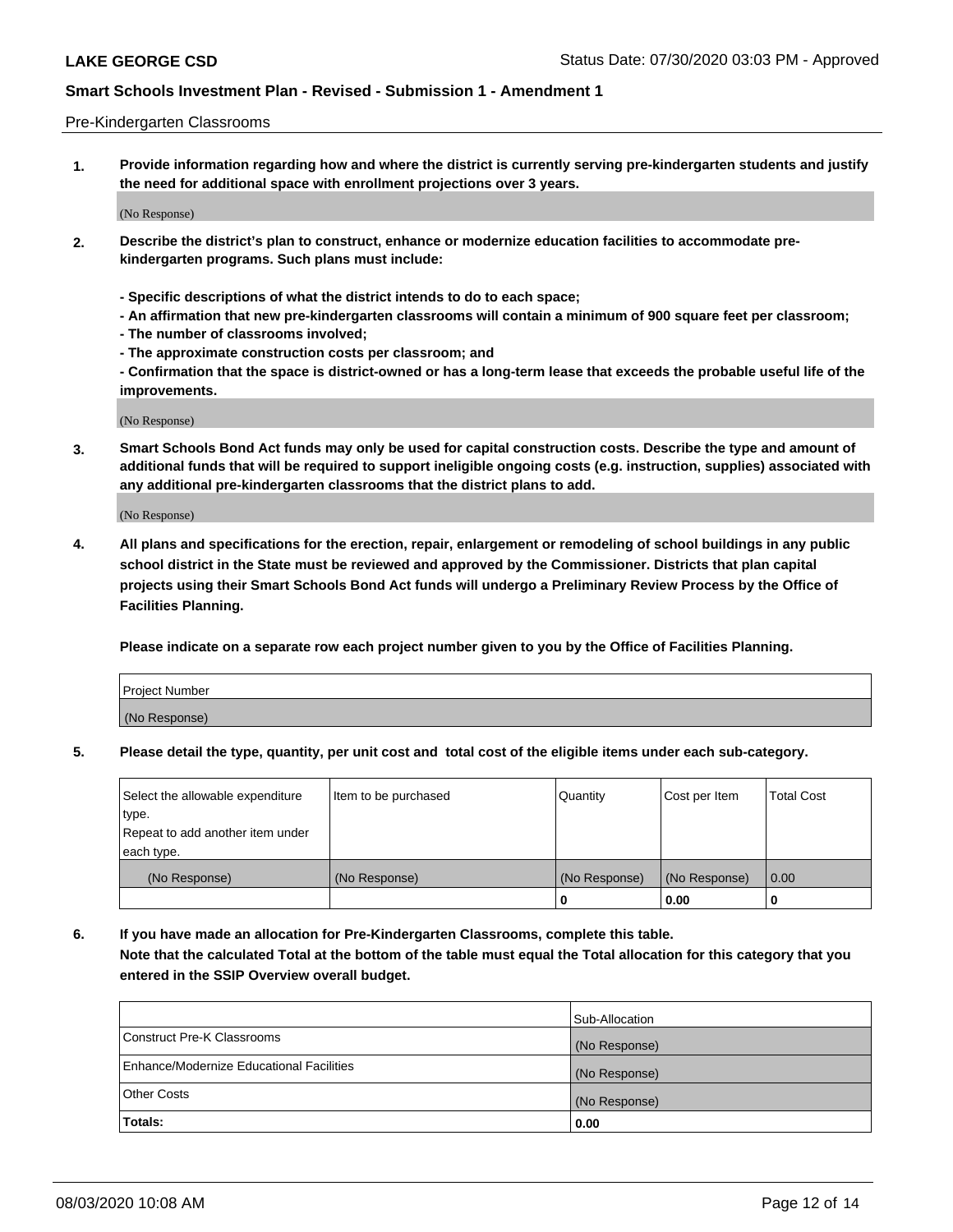Replace Transportable Classrooms

**1. Describe the district's plan to construct, enhance or modernize education facilities to provide high-quality instructional space by replacing transportable classrooms.**

(No Response)

**2. All plans and specifications for the erection, repair, enlargement or remodeling of school buildings in any public school district in the State must be reviewed and approved by the Commissioner. Districts that plan capital projects using their Smart Schools Bond Act funds will undergo a Preliminary Review Process by the Office of Facilities Planning.**

**Please indicate on a separate row each project number given to you by the Office of Facilities Planning.**

| Project Number |  |
|----------------|--|
|                |  |
|                |  |
|                |  |
|                |  |
| (No Response)  |  |
|                |  |
|                |  |
|                |  |

**3. For large projects that seek to blend Smart Schools Bond Act dollars with other funds, please note that Smart Schools Bond Act funds can be allocated on a pro rata basis depending on the number of new classrooms built that directly replace transportable classroom units.**

**If a district seeks to blend Smart Schools Bond Act dollars with other funds describe below what other funds are being used and what portion of the money will be Smart Schools Bond Act funds.**

(No Response)

**4. Please detail the type, quantity, per unit cost and total cost of the eligible items under each sub-category.**

| Select the allowable expenditure | Item to be purchased | Quantity      | Cost per Item | Total Cost |
|----------------------------------|----------------------|---------------|---------------|------------|
| ∣type.                           |                      |               |               |            |
| Repeat to add another item under |                      |               |               |            |
| each type.                       |                      |               |               |            |
| (No Response)                    | (No Response)        | (No Response) | (No Response) | 0.00       |
|                                  |                      | u             | 0.00          |            |

**5. If you have made an allocation for Replace Transportable Classrooms, complete this table. Note that the calculated Total at the bottom of the table must equal the Total allocation for this category that you entered in the SSIP Overview overall budget.**

|                                                | Sub-Allocation |
|------------------------------------------------|----------------|
| Construct New Instructional Space              | (No Response)  |
| Enhance/Modernize Existing Instructional Space | (No Response)  |
| Other Costs                                    | (No Response)  |
| Totals:                                        | 0.00           |